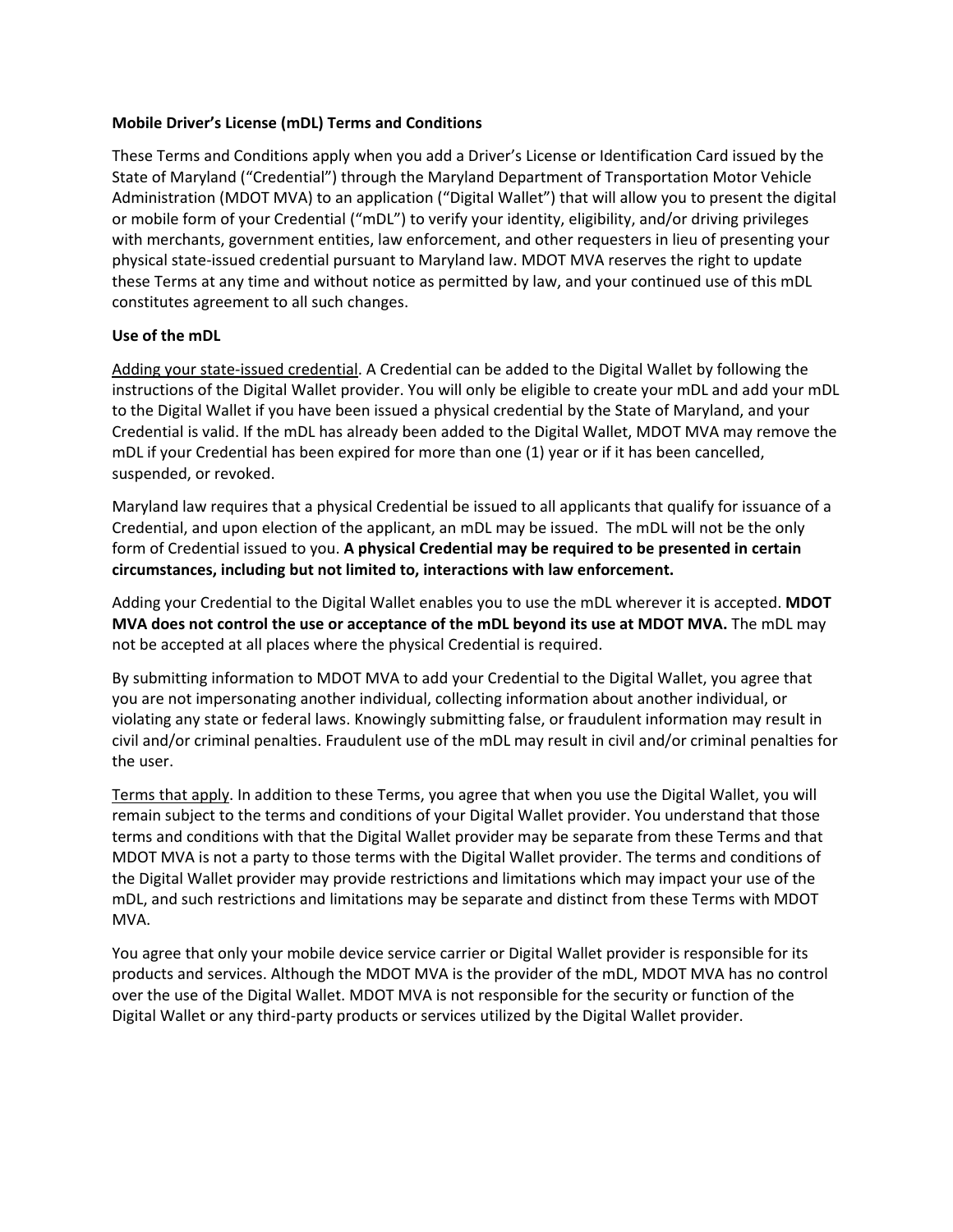Suspension/removal of mDL. MDOT MVA reserves the right to discontinue offering or supporting the mDL or the Digital Wallet for any reason. Unauthorized use of the mDL, including, but not limited to, unauthorized use of or entry into MDOT MVA systems, misuse of information or security credentials, is prohibited and will result in suspension, cancellation, or revocation of your mDL. You may not use the mDL in any fraudulent or misleading manner. Upon learning of any violation of these Terms or any federal or state law related to the use of the mDL or related physical Credential, MDOT MVA may suspend, cancel, or revoke the mDL at any time without notice. You agree that MDOT MVA will not be liable to you or any third party for any suspension, cancellation, or revocation of the mDL. Suspension, cancellation, or revocation of the mDL may or may not affect the status of your physical credential.

# **Privacy and Security**

The data that passes between you and MDOT MVA through the issuance of the mDL will be encrypted. By using the mDL you acknowledge and accept that there is a risk of interception of information by third parties. MDOT MVA is not liable for any loss or damage you may incur in the event of such interception or security breach.

By provisioning your mDL through the Digital Wallet you are sending information to MDOT MVA and giving MDOT MVA permission to access your driver's license or identification card record to compare information you have supplied to the Digital Wallet provider with information contained on your most recent driver's license or identification card record. This comparison is necessary to help prevent fraud and help ensure that you are the person associated with this record prior to approving issuance of your mDL and adding the mDL to the Digital Wallet.

MDOT MVA use of data. The information provided to MDOT MVA to provision the mDL to the Digital Wallet will not be sold or used for monitoring or tracking purposes.

The information supplied to MDOT MVA will be used to compare information you have supplied to the Digital Wallet provider with information contained on your most recent driver's license record or identification card record to verify your identity. Data related to verifying your information may be shared with the Digital Wallet provider and MDOT MVA to finalize the verification of your identity to provision the mDL to the Digital Wallet.

Information sent to MDOT MVA will become part of MDOT MVA records related to your existing MDOT MVA records and/or Credential. MDOT MVA uses all information provided in accordance with State and Federal laws, including O.C.G.A. § 40-5-2 and 18 U.S.C. § 2721, et. seq.

MDOT MVA relies on information from the Digital Wallet provider to verify eligibility for provisioning the mDL to the Digital Wallet. MDOT MVA is not responsible for any errors or omissions in the data or processes of the Digital Wallet provider. The information you provide when adding your Credential into the Digital Wallet will be shared with the MDOT MVA. A limited set of the information you provide when adding your Credential into Digital Wallet will be shared with the Digital Wallet provider to check for fraud. More information can be found here: <https://support.apple.com/en-us/HT213046> or here [https://support.apple.com/en-us/HT213046.](https://support.apple.com/en-us/HT213046)

You agree that by using the mDL, you hereby consent to MDOT MVA sharing information (including information that may personally identify you) with the Digital Wallet provider to facilitate use of the mDL. You further agree that MDOT MVA may share non-personal information with the Digital Wallet provider to improve the Digital Wallet service. For additional information, visi[t https://www.apple.com/legal/privacy/data/en/identity/.](https://www.apple.com/legal/privacy/data/en/identity/)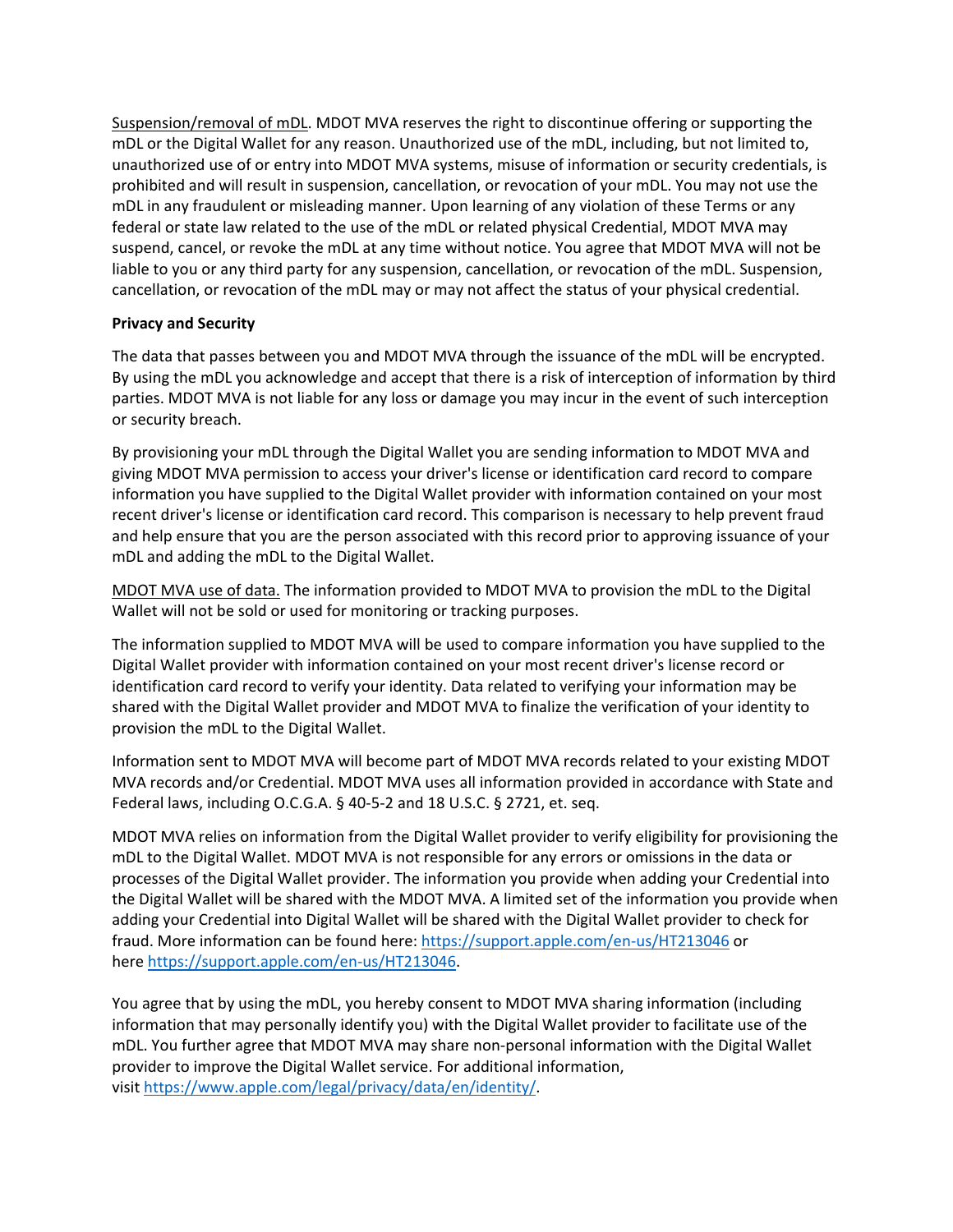MDOT MVA may provide the Digital Wallet provider with information on the status of its authorization (for example, under review, accepted) so that the Digital Wallet provider may send updates to your device and help manage your driver's license or state ID in Wallet. MDOT MVA does not control the privacy and security of your information that may be held by the Digital Wallet provider and that is governed by the privacy policy given to you by the Digital Wallet provider. For additional information on MDOT MVA privacy practices, please review the "Privacy Statement" on our website at mva.maryland.gov.

Data related to verifying your information may be shared with the Digital Wallet provider and MDOT MVA to finalize the verification of your identity to provision the mDL. The Digital Wallet provider may store this data per its own policies and terms and conditions of the use of its product. By using the Digital Wallet provider's software or application to provision the mDL you may be consenting to storing the data provided by you through the Digital Wallet on their servers or within their network. MDOT MVA is not responsible for loss of or exposure of data, or any injury as a result of such loss or exposure, due to the Digital Wallet Provider's storing of data provided through the Digital Wallet or the process of adding the mDL to the Digital Wallet. For more information about the Digital Wallet provider's storing of data, please refer to the terms and conditions provided by the Digital Wallet provider.

### **Disclaimer of Warranty and Limitation of Liability**

The information and services on the mDL are provided on an "AS IS" and "AS AVAILABLE" basis. MDOT MVA does not warrant the information or services provided herein or your use of the mDL for any particular purpose. MDOT MVA disclaims any and all warranties, expressed or implied, including but not limited to, warranties of title, non-infringement, merchantability, or fitness for a particular purpose. MDOT MVA will not be responsible for any loss or damage that could result from interception by third parties of any information or services made available to you through the mDL. MDOT MVA cannot and does not guarantee the accuracy, validity, timeliness or completeness of any information or data made available to you through the mDL for any particular purpose.

MDOT MVA will not be liable or have any responsibility of any kind for any loss or damage that you incur in the event of any failure or interruption of this mDL, or resulting in any way from or in connection with any errors, acts or omissions in the technical operation or content of the mDL; any action taken in connection with an investigation by MDOT MVA, law enforcement or other authorities regarding your use of the mDL; any other claim relating to your access to, inability to access, or use of the mDL.

Regardless of whether the circumstances giving rise to such cause may have been within the control of MDOT MVA or of any vendor providing software or services, in no event will MDOT MVA or any such parties be liable to you, whether in contract or tort, for any direct, special, indirect, punitive, consequential, or incidental damages or any other damages of any kind even if MDOT MVA or any other such party has been advised of the possibility thereof. This limitation on liability includes, but is not limited to, the transmission of any malware or software upgrade which may impact a user's equipment, failure of mechanical or electronic equipment or communication lines, telephone or other connection issues, unauthorized access, theft, operator errors, or any force majeure. MDOT MVA cannot and does not guarantee continuous, uninterrupted, or secure access to the mDL.